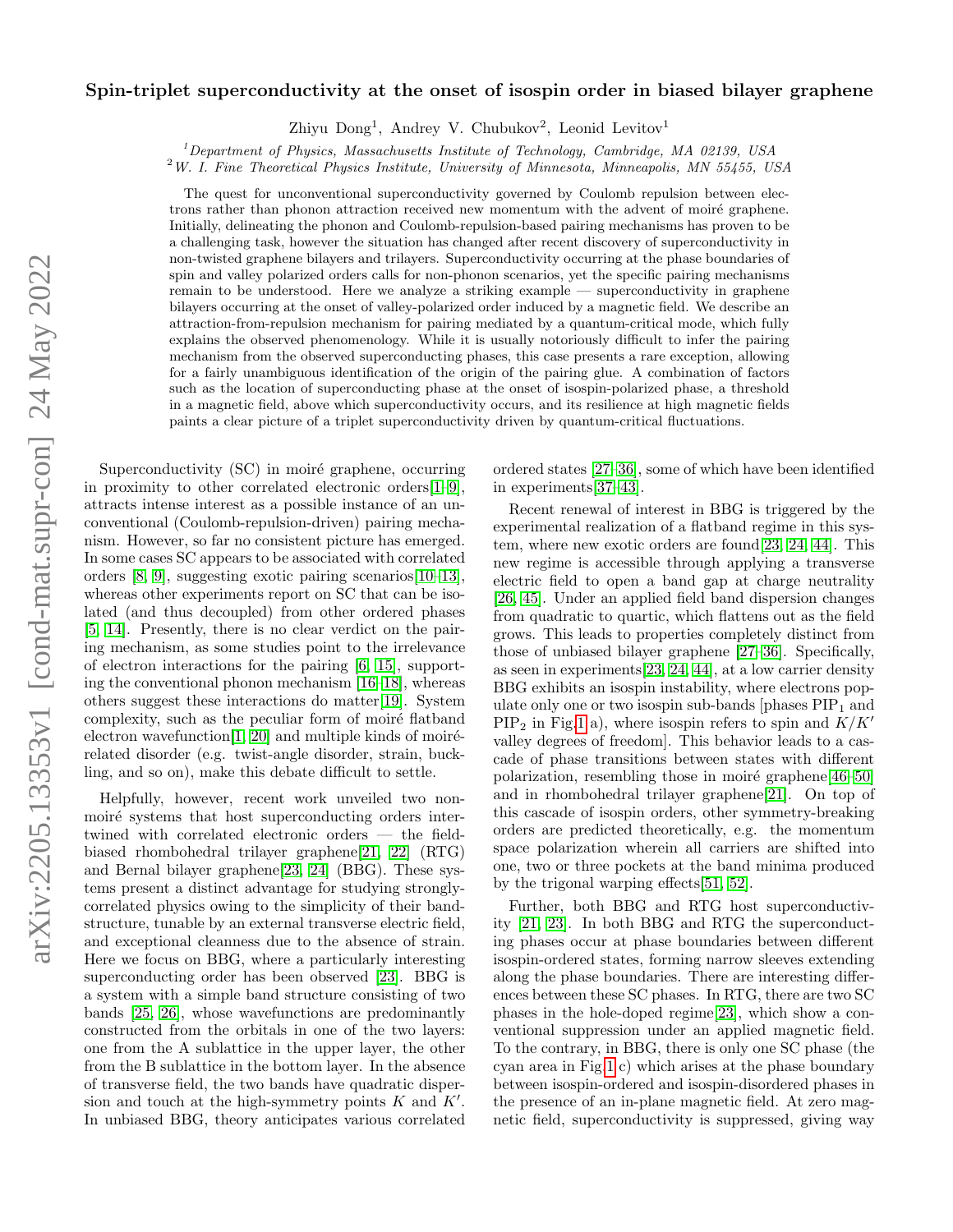

<span id="page-1-0"></span>FIG. 1: a) Schematic of the experimental isospin-order phase diagram [adapted from Ref.[\[23\]](#page-6-11)]. In phases  $\text{PIP}_1$  and  $\text{PIP}_2$ only one or two isospin-polarized sub-bands are populated. Here, we focus on the isospin polarization in each phase, ignoring other differences between unpolarized and partially polarized states that are irrelevant for our discussion. b) Predicted phase diagram for superconductivity governed by critical mode at the phase boundary between isospin-valleypolarized and unpolarized phases. Superconducting order is spin-triplet and is induced by a finite magnetic field that creates spin imbalance as shown in the insets. The pairing interaction in the triplet channel is a repulsion at  $B = 0$ , turning into an effective attraction at a finite  $B$ . c) The experimental phase diagram for superconductivity in bilayer graphene[\[23\]](#page-6-11) strongly resembles the phase diagram predicted in b) [see text].

to a correlated state with an insulator-like temperature dependence of resistivity. This state, of a yet unknown origin, is seen as a red dome in panels b) and c) in Fig[.1.](#page-1-0) In the literature, several candidate mechanisms for SC in RTG have been proposed [\[53–](#page-7-3)[55\]](#page-7-4), however the origin of SC and the adjacent correlated phase in BBG have not yet been understood.

# I. EXOTIC SUPERCONDUCTIVITY IN BERNAL BILAYER GRAPHENE

Perhaps the most mysterious and intriguing phenomenon observed in BBG systems is the magnetic-fieldinduced SC, which will be the subject of this study. Ref.[\[23\]](#page-6-11) reports on a unique dependence of SC on parallel magnetic field, suggesting a pairing mechanism entirely different from those studied in moiré  $[10-13]$  and RTG systems [\[21,](#page-6-9) [53,](#page-7-3) [56\]](#page-7-5). Specifically, it is found that SC occurs only when  $B_{\parallel}$  exceeds a finite threshold (see Fig[.1c](#page-1-0)).

This is quite unlike textbook SC, which is suppressed by a B field. Since  $B_{\parallel}$  only couples to spin when applied inplane, the B-induced SC indicates that spin imbalance is essential for pairing. Moreover, SC is found to persist in a high field, surviving well above the Pauli limit. The resilience of SC in a B field unambiguously points to a spin-triplet pairing, and thus an unconventional pairing mechanism.

Some clues for pairing mechanism are revealed by several features, shared by BBG and RTG. In both systems, SC tracks the boundary between isospin ordered and disordered phases ( $\text{PIP}_2$  and  $\text{Sym}_{12}$  phases in the notations of [\[23\]](#page-6-11)). This boundary remains sharp in the presence of a B field [\[21,](#page-6-9) [23\]](#page-6-11). This suggests pairing mediated by a critical isospin mode – a scenario, in which both superconductivity and the Stoner instability responsible for isospin order arise from electron-electron repulsion. A pairing of this type would place BBG into the class of systems with quantum-critical SC [\[57–](#page-7-6)[64\]](#page-7-7).

Yet, this scenario, encounters a crucial obstacle when applied to BBG system. In previously studied instances, soft quantum-critical modes generate an effective e-e attraction either by scattering Cooper pairs between different Fermi surfaces or different hotspots on a single Fermi surface[\[65,](#page-7-8) [66\]](#page-7-9) by exchange-type interactions [\[67\]](#page-7-10). This does not work for BBG because Cooper pairs in graphene are formed by electrons in valleys  $K$  and  $K'$ , and the size of a Fermi surface in each valley is much smaller than the reciprocal lattice vector. This excludes the usual pair hopping scenarios and makes the exchange-type processes negligible (see Ref.[\[68\]](#page-7-11) for more detail). As the consequence, the soft-mode-mediated interaction, while being strong, is repulsive in graphene systems. Therefore, understanding this unusual superconductivity requires a new mechanism that converts a strong repulsion, mediated by the soft modes, into an attraction.

Here we propose such mechanism for BBG. This mechanism ties together all ingredients mentioned above: a quantum-critical mode, a repulsive Coulomb coupling, a broken spin degeneracy, and pairing in spin-triplet channel. We find that the pairing interaction acquires new properties at a finite spin imbalance, which lead to a SC instability. First, for spins opposite to  $B$ , the pairing interaction at Stoner transition, while remaining repulsive at all bosonic frequencies  $\nu$ , acquires a non-monotonic frequency dependence. Namely, it drops sharply at small  $\nu$  and passes through a maximum at intermediate  $\nu$  (see Fig[.3\)](#page-3-0). This behavior is "universal" in the sense that the existence of such non-monotonicity is independent of the details in the bandstructure. This non-monotonicity enables pairing with a superconducting gap  $\Delta(\omega)$  changing sign between small and large  $\omega$  [\[69–](#page-7-12)[73\]](#page-7-13). We show that in our case this mechanism leads to spin-triplet, valley-singlet s−wave pairing. Second, for spins along  $B$ , the same fully dressed pairing interaction, mediated by a quantum-critical mode, acquires field-induced dependence on soft-mode momenta. This generates finite interaction components in non-s−wave channels. We show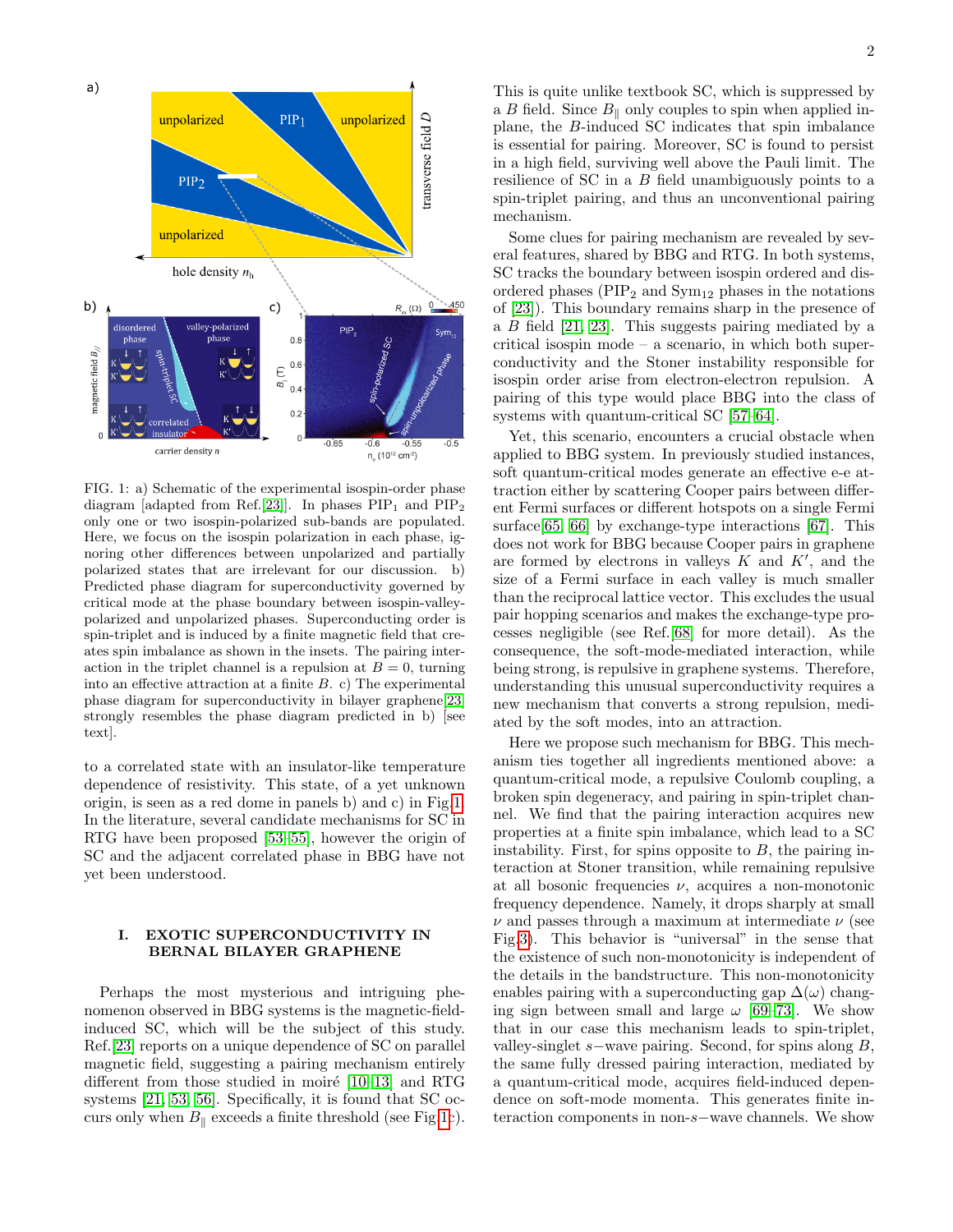that in our case this leads to pairing in spin- and valleytriplet, spatially-odd p-wave channel. This is essentially a field-induced Kohn-Luttinger (KL) mechanism [\[74\]](#page-7-14) in 2D.

We emphasize that the attraction for both spin components comes from the same effective interaction mediated by soft isospin excitations, i.e., the two attractive channels are intertwined. Either pairing mechanism explains all the qualitative features in the experimentally measured phase diagram, Fig[.1](#page-1-0) c). First, superconductivity peaks at the phase boundary. Second, superconductivity has a threshold in  $B$  field as one needs a finite  $B$  to overcome initial repulsion. At B below the threshold we predict a strong repulsive interaction. This interaction is expected to produce a correlated insulator state, in line with experiment [Fig[.1](#page-1-0) c)].

One more aspect of the observed phase diagram that supports this scenario is the dependence of the onset of the  $\text{PIP}_2$  order on the in-plane B field. In experiments, the B field merely pushes the onset of the order to lower carrier densities, producing a phase boundary with a constant slope marked by dashed line in Fig[.1](#page-1-0) c). As we will see, this behavior follows directly from our model (see [\(8\)](#page-5-4) below and accompanying discussion). We note that in Fig[.1](#page-1-0) c), the  $x$  axis is drawn from high carrier density to low carrier density, and must be reversed when compared to panel b). The experimental and theoretical slopes of the phase boundary match both in sign and in value, lending further support to theory.

# II. THE PAIRING INTERACTION DUE TO QUANTUM-CRITICAL MODES

We now proceed with the analysis. We model the interacting electrons in BLG using the conventional Hubbard Hamiltonian:

$$
H = \sum_{i} \epsilon_i(\mathbf{p}) \psi_{i\mathbf{p}}^{\dagger} \psi_{i\mathbf{p}} + \sum_{ii'} \frac{V_0}{2} \psi_{i\mathbf{p}+\mathbf{q}}^{\dagger} \psi_{i'\mathbf{p'}-\mathbf{q}}^{\dagger} \psi_{i'\mathbf{p'}} \psi_{i\mathbf{p}}, \tag{1}
$$

where  $i, i' = K \uparrow, K \downarrow, K' \uparrow, K' \downarrow$  are isospin indices,  $V_0$ is a short-range repulsion. The band structure  $\epsilon(\mathbf{p})$  details will be inessential in either mechanism we are going to describe in next two sections. Specifically, as we will see later, the role of  $\epsilon(\mathbf{p})$  in our first mechanism can be described by one parameter, and only affects the result quantitatively, whereas in the second mechanism, a realistic  $\epsilon(\mathbf{p})$  is only a small twist on the case of parabolic dispersion which we will use as a minimal model. This small twist leads to a finite field threshold, but does not invalidate the scenario. Since they are inessential, we will keep it general for now and specify them later when needed.

A conventional RPA-type analysis of interactioninduced particle-hole instabilities shows that in a field the system develops an intra-valley spin or charge  $q = 0$ order, which changes sign between the two valleys (this is what we termed as an isospin valley-polarized order).



<span id="page-2-1"></span>FIG. 2: a) The RPA diagrams describing the valleypolarization instability. Here  $v, s$  are valley and spin indices. b) Diagrams describing the effective pairing interaction between electrons in valleys  $K$  and  $K'$  mediated by quantumcritical modes. These processes give a divergent enhancement to forward scattering near the valley-polarization instability (see text). The analytical expression for the effective interaction is given in [\(2\)](#page-2-0). c) A diagrammatic description of the renormalized susceptibility.

The condition for the instability is  $1 + V_0 \Pi_{0,s}(0,0) = 0$ , where  $s = \uparrow$  or  $\downarrow$  with respect to B, and  $\Pi_{0,s}(\nu, q)$  is a bare polarization bubble (see Fig[.2\)](#page-2-1). Here  $\nu$  and q denote Matsubara frequency and momentum transfer, and  $\Pi_{0,s}(0,0)$ , as defined, is negative. Below we assume, following the experiments, that  $|\Pi_{0,\uparrow}(0,0)| > |\Pi_{0,\downarrow}(0,0)|$ , hence the first instability at a non-zero  $B$  is for fermions with spin parallel to  $B$ .

The pairing interaction involves fermions with momenta **k** and  $-k$ , which in our case belong to different valleys  $K$  and  $K'$ . At the lowest order, the pairing interaction is just  $V_0$ , however near the onset of an isospin order dressing of the pairing interaction by particle-hole bubbles is essential. We argue [\[68\]](#page-7-11) that the relevant diagrams are the ones shown in Fig[.2,](#page-2-1) where each arrow represents the electron's Green's function  $G_s(\omega, \mathbf{p}) = 1/(i\omega - \epsilon_s(\mathbf{p}))$ . The resulting effective interaction can be written as

<span id="page-2-0"></span>
$$
\Gamma_{ss}(\nu, q) = \gamma_s^2(\nu, q)V(\nu, q), \quad \gamma_s(\nu, q) = \frac{1}{1 + V_0 \Pi_{0,s}(\nu, q)},
$$

$$
V(\nu, q) = \frac{V_0}{1 - 2V_0 \sum_{s'} \Pi_{0,s'}(\nu, q)\gamma_{s'}(\nu, q)}.
$$
(2)

Here and below we approach SC from a non-polarized state and assume valley symmetry. Near the onset of valley polarization,  $V_0 \Pi_{0,s}(\nu, q = 0) \approx -1$ , and at small momentum transfer  $q \ll k_F$  and small  $\nu \ll v_F q$  the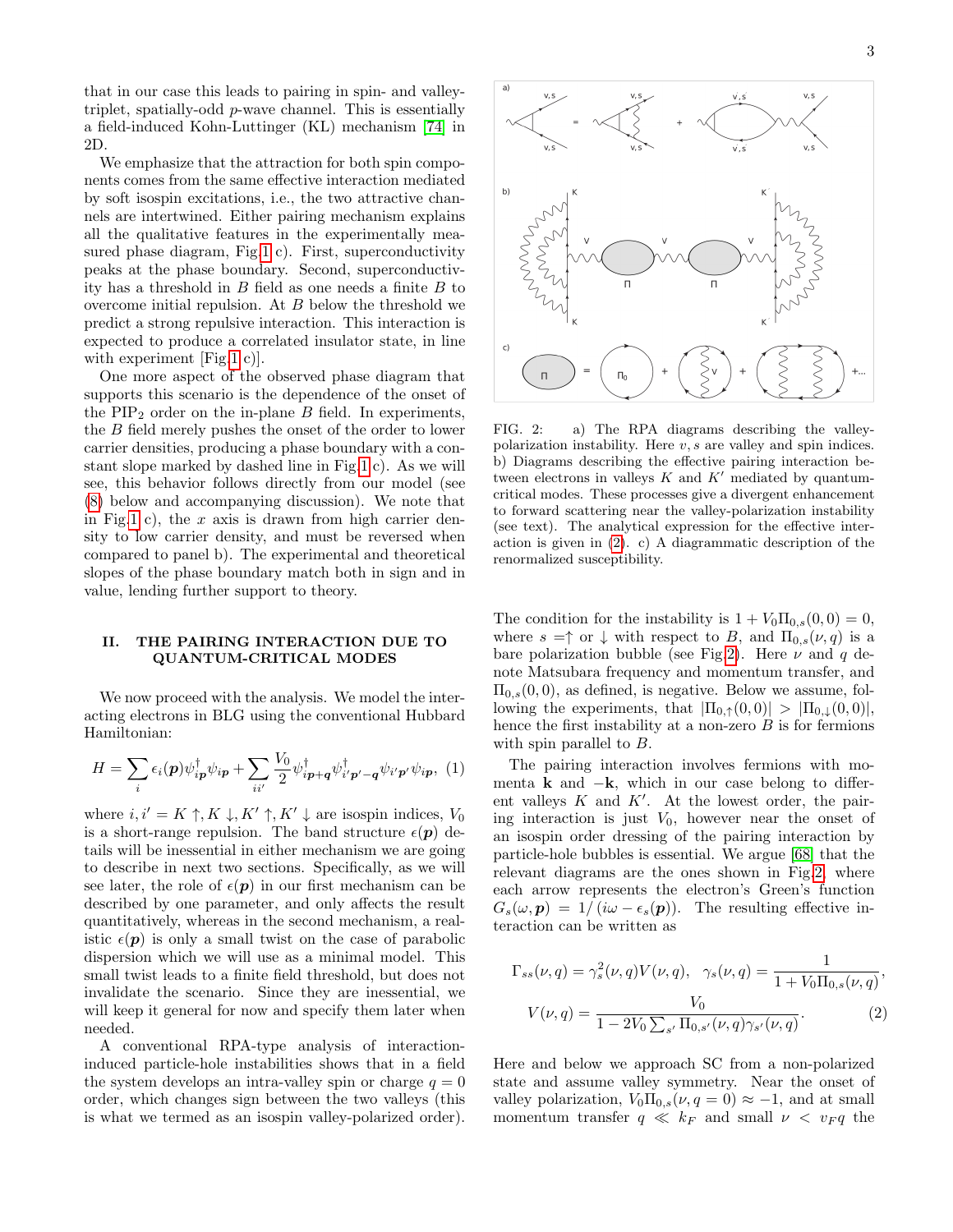

<span id="page-3-0"></span>FIG. 3: Frequency-dependent pairing interaction  $S(\bar{\nu})$ , Eq. [\(6\)](#page-4-0), describing the universal contribution of a quantumcritical mode. The nonmonotonic frequency dependence, which is a generic property of  $S(\bar{\nu})$  for all values of the stiffness  $K$ , allows for a repulsive interaction to generate an attractive effective pairing interaction. The value at  $\nu = 0$  is finite at  $K > 0$  and zero at  $K = 0$ . In the latter case superconducting  $T_c$  is non-zero for any  $\delta_{\downarrow}$ , the distance to critical point for spin-down fermions.

vertex-correction factors  $\gamma_s(\nu, \mathbf{q})$  take the familiar form:

$$
\gamma_s(\nu, \mathbf{q}) \sim \frac{1}{\frac{|\nu|}{v_F q} + Kq^2 + \delta_s},\tag{3}
$$

where  $\delta_s$  is a distance to valley-polarization phase boundary for fermions with a given spin projection. The stiffness K and Fermi velocity  $v_F$ , taken here to be spinindependent, are determined by band dispersion  $\epsilon(\mathbf{p})$ . At zero B,  $\delta_{\uparrow} = \delta_{\downarrow}$ , the effective interaction is

$$
\Gamma_{ss}(\nu,q) = \frac{V_0 \gamma(\nu,q)^2}{1 - 4V_0 \Pi_0(\nu,q) \gamma(\nu,q)} \approx \frac{1}{4} \frac{V_0}{\frac{|\nu|}{v_F q} + Kq^2 + \delta}.
$$

The sign of this interaction is a repulsion, in distinction to that found for pairing mediated by a critical  $q = 0$ mode for QHE composite fermions [\[75\]](#page-7-15) and for a nematic  $QCP$ [\[57](#page-7-6)[–59\]](#page-7-16). In these systems electrons with **k** and  $-\mathbf{k}$ live on the same Fermi surface and interact through an exchange processes. In our case, such a process is forbidden as it requires a fermion to scatter from one valley to the other. However, a nonzero B field lifts spin degeneracy and generates new frequency and momentum scales below which the interaction  $\Gamma_{ss}(\nu, q)$  gives rise to pairing, as we now demonstrate.

### III. VALLEY-SINGLET s-WAVE PAIRING

A possibility of an s−wave pairing from nominally repulsive (positive) interaction has been discussed several



<span id="page-3-1"></span>FIG. 4: Critical temperature  $T_c$  vs. the distance to criticality  $\delta_{\perp}$  for down spins, a parameter controlled by magnetic field. For  $K = 0$ ,  $T_c$  is nonvanishing for all  $\delta$  (see text). For  $K \neq 0$ , to the contrary, each curve starts at a finite threshold value  $\delta_{\downarrow} > 0$ . As K grows, the threshold value first grows and then decreases, reflecting the behavior of  $S(\nu)$  at small  $\nu$  shown in Fig[.3.](#page-3-0)

times in the literature both some time ago [\[69](#page-7-12)[–72\]](#page-7-17) and recently [\[73,](#page-7-13) [76,](#page-7-18) [77\]](#page-7-19). The idea is that if the interaction either has a non-monotonic frequency dependence or is reduced at small frequencies, there may emerge an effective attraction for a gap function that changes sign between small and large frequencies, in analogy with how a nominally repulsive interaction may become attractive in a non-s−wave spatial channel where a gap changes sign between different regions on the Fermi surface. In our case, at zero field the average interaction  $\Gamma_{ss}(\nu)$ , which is defined as  $\Gamma_{ss}(\nu, \mathbf{q})$  averaged over momentum transfers  $\mathbf{q}$ on the Fermi surface, is a monotonically decreasing function of frequency  $\nu$ , and a solution with sign-changing  $\Delta(\omega)$  is impossible. At a finite B, realistic bandstructure calculations in Ref.[\[23\]](#page-6-11) show that the valley order sets first for majority spin (spins along  $B$ ), and near the onset of the order,  $\delta_{\uparrow} \ll \delta_{\downarrow}$  and  $\gamma_{\uparrow} \gg \gamma_{\downarrow}$ . In this situation, the average interaction for spin-up electrons  $\overline{\Gamma}_{\uparrow\uparrow}(\nu)$ still monotonically decreases with  $\nu$ , but the average interaction for spin-down electrons  $\overline{\Gamma}_{\downarrow\downarrow}(\nu)$  becomes nonmonotonic. This happens because  $\Gamma_{\downarrow\downarrow}(\nu, q)$  has a linear rather than inverse linear dependence on  $1 + V_0 \Pi_{\uparrow}(\nu, q)$ . In explicit form, the averaged interaction  $\overline{\Gamma}_{\downarrow\downarrow}(\nu)$  is

$$
\overline{\Gamma}_{\downarrow\downarrow}(\nu) = V_0 \int_0^{k_F} \frac{dq}{2\pi} \frac{\frac{|\nu|}{v_F|q|} + Kq^2}{\left(\frac{|\nu|}{v_F|q|} + Kq^2 + \delta_{\downarrow}\right)^2} \tag{4}
$$

The result can be cast into the scaling form  $\overline{\Gamma}_{\downarrow\downarrow}(\nu)$  =  $V_0(k_F/2\pi\delta_\downarrow)S(\nu/\nu_0,\nu_1/\nu_0)$ , where  $\nu_0 = 2E_F\delta_\downarrow$ ,  $\nu_1 =$  $2E_F(Kk_F^2)$ , and  $E_F = v_F k_F/2$ . To see the consequence, consider first the case  $\nu_1 \ll \nu_0$ . The function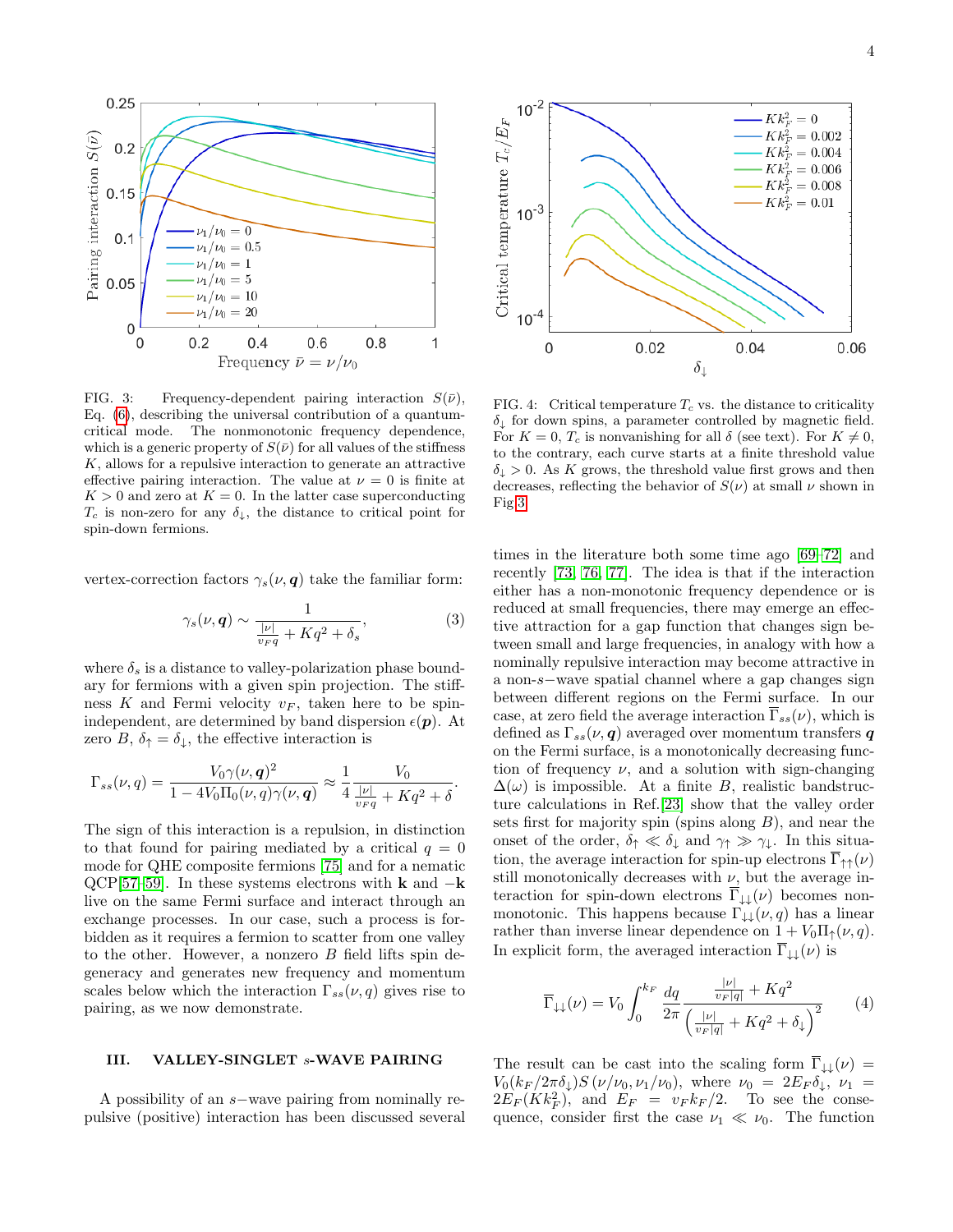$S(x, 0) = x(\log \frac{1+x}{x} - \frac{1}{1+x})$ . is manifestly non-monotonic: it is linear in  $x$  at small  $x$ , passes through a maximum at  $x \sim 0.5$ , and drops at higher x. We emphasize that the non-monotonic behavior is fully induced by  $B$ , which splits  $\delta_{\uparrow}$  and  $\delta_{\downarrow}$ . The non-monotonic dependence holds if we increase the ratio  $\nu_1/\nu_0$  as we show in Fig[.3.](#page-3-0)

The gap equation for the pairing of spin-down fermions, mediated by  $\overline{\Gamma}_{\downarrow\downarrow}(\nu)$ , is

$$
\Delta(\omega) = -\frac{T_c}{2v_F} \sum_{\omega' = \pi T_c(2n+1)} \frac{\Delta(\omega')\overline{\Gamma}_{\downarrow\downarrow}(\omega - \omega')}{|\omega'|}, \quad (5)
$$

The overall minus sign reflects that the interaction is repulsive. The gap equation takes a universal form when expressed in terms dimensionless  $\bar{T}_c = T_c/\nu_0$  and  $\bar{\omega} = \omega/\nu_0$ :

<span id="page-4-0"></span>
$$
\Delta(\bar{\omega}) = -\lambda \pi \bar{T}_c \sum_{\bar{\omega}' = \pi \bar{T}_c(2n+1)} \frac{\Delta(\bar{\omega}')}{|\bar{\omega}'|} S(\bar{\omega} - \bar{\omega}', 0) \qquad (6)
$$

where  $\lambda = k_F V_0/(4\pi^2 v_F \delta_\downarrow)$ . Because  $S(\bar{\omega} - \bar{\omega}', 0)$  is strongly peaked at  $|\bar{\omega}-\bar{\omega}'| = \bar{\nu}_* \approx 0.5$ , one can change the overall sign in [\(6\)](#page-4-0) by searching for gap functions which change sign under  $\bar{\omega} \to \bar{\omega} + \bar{\nu}_*$ . At small  $\lambda$ , analytical consideration yields  $T_c \propto \omega_0 e^{-1/\lambda^2}$  (Ref.[\[73\]](#page-7-13)). At  $\lambda \leq 1$ ,  $T_c \sim \omega_0$ , but with a numerically small prefactor. At larger  $\lambda$ , the prefactor increases and at  $\lambda \gg 1$  (i.e., at small  $\delta_{\downarrow}, T_c \sim \lambda \nu_0 \sim E_F$ . For full consideration, at large  $\lambda$  one also has to include fermionic self-energy. In supplement, we estimate the effect of self-energy generated by the pairing interaction, and find that the resulting suppression of  $T_c$  is acceptable. However, we emphasize that the self-energy comes from intravalley interaction, which is different from the intervalley pairing interaction. They only coincide with each other in mean-field theory. In reality, the self-energy does not have to diverge when pairing interaction diverge. Therefore, it is safe to ignore the role of self-energy. We show  $T_c$ , obtained by numerical solution of Eq. [\(6\)](#page-4-0), in Fig[.4.](#page-3-1) We set  $k_F V_0/(2\pi v_F) = 1$ , as required for a Stoner instability, and set  $E_F = 10$ meV. We see that at  $\nu_1 = 0$ ,  $T_c$  monotonically increases with decreasing  $\delta_{\downarrow}$  and at small  $\delta_{\downarrow}$  saturates at roughly 1K.

For a more realistic case of  $\nu_0 \sim \nu_1$ , the momentumaveraged  $\Gamma_{\downarrow\downarrow}(\nu)$  tends to a finite value at  $\nu = 0$ , leading to a smaller  $T_c$  and also setting a threshold on  $\delta_{\downarrow}$  as an s−wave pairing by a frequency-dependent repulsion is a threshold phenomenon [\[73,](#page-7-13) [76,](#page-7-18) [77\]](#page-7-19), and at a small  $\delta_{\downarrow}$  the non-monotonicity of  $\overline{\Gamma}_{\text{L}}(\nu)$  is too weak to give rise to a pairing when the self-energy is included. At larger  $\delta_{\downarrow}$  $T_c$  also drops because the coupling  $\lambda$  gets smaller. This gives rise to a dome-like dependence of  $T_c$  on  $\delta_{\downarrow}$  at a given  $Kk_F^2$ . For  $Kk_F^2 = 10^{-2}$  we obtained at  $T_c \sim 35 \text{mK}$ at optimal  $\delta_{\downarrow} = 7 \times 10^{-3}$ . This value is in line with experimental  $T_c$ .

# IV. VALLEY-TRIPLET p-WAVE PAIRING.

We now argue that at a finite  $B$ , the effective interaction, mediated by soft isospin fluctuations, also gives rise to an attraction in another spin-triplet channel, this time valley triplet and spatially odd. The mechanism here is field-induced KL effect in 2D – the development of attractive spatial component(s) due to screening of a purely repulsive bare pairing interaction by particle-hole polarization bubbles. This pairing comes from momentum transfers  $q \sim 2k_F$ , when there is no good theoretical reason to restrict with only diagrams in Fig. [\(2\)](#page-2-1). We assume without proof that Eq. [\(2\)](#page-2-0) is still valid, at least by order of magnitude, when  $q \sim 2k_F$ .

To understand field-induced KL effect, assume momentarily parabolic  $\epsilon_i(p)$  near K and K' and consider static interaction  $\Gamma_{ss}(0, q)$ . The free-fermion polarization in 2D is  $\Pi_s(0,q) = -(m/2\pi)$  for  $q < 2k_{F,s}$  and  $-(m/2\pi)\left(1-\sqrt{4k_{F,s}^2/q^2}\right)$  for  $q > k_{F,s}$ . Relevant q for SC are below  $2k_{F,s}$  for a given spin projection. At  $B=0$ ,  $k_{F,s} = k_F$  is the same for up- and down-spins. In this situation,  $\Pi_s(0,q) = -m/(2\pi)$  for relevant q, and the effective interaction  $\Gamma_{ss}(0, q)$  has only an s-wave repulsive component, like the bare  $V_0$ . This is commonly known as the absence of KL effect in 2D for a parabolic dispersion  $[? \]$ . The situation changes at a finite B as now the effective interaction for fermions with spin-up partly comes from fermions with spin-down and vice versa. Because the Fermi momentum  $k_{F,\uparrow}$  is larger than  $k_{F,\downarrow}$ , there is a range  $2k_{F,\downarrow} < q < 2k_{F,\uparrow}$ , where the interaction  $\Gamma_{\uparrow\uparrow}(0,q)$  for spin-up fermions at momentum transfer on their Fermi surface acquires a momentum-dependence via the momentum dependence of  $\Pi_{\downarrow}(0, q)$ . There is no such effect for  $\Gamma_{\downarrow\downarrow}(0,q)$  at  $q < 2k_{F,\downarrow}$ .

Once  $\Gamma_{\uparrow\uparrow}(0,q)$  becomes momentum-dependent, one can search for spatially-odd solutions  $\Delta(\theta)$ , subject to  $\int d\theta \Delta(\theta) = 0$  and  $\Delta(\theta + \pi) = -\Delta(\theta)$ , where  $\theta$  is an angle along the Fermi surface counted from, e.g.,  $k_x$  direction. These gap functions are necessary valley-triplets. The analysis of the pairing instability is rather standard and we just present the result. We find that the q−dependence of the interaction gives rise to an attraction for spatially-odd  $\Delta(\theta)$ . At at a small field the gap equation is approximately local in  $\theta$ , and yields  $T_c \sim E_F e^{-1/\lambda_{KL}}$ , where

<span id="page-4-1"></span>
$$
\lambda_{KL} = \frac{mV_0}{8\pi^2 \delta^2} \frac{\mu_B B}{E_F} \tag{7}
$$

We see that the field-induced  $\lambda_{KL}$  is positive. At small  $B, T_c$  increases exponentially with the field. At a larger B, the prefactor gets smaller as the number of downspin fermions decreases. As a result,  $T_c$  has a dome-like shape as a function of  $B$ . We also note that Eq. [\(7\)](#page-4-1) is valid when  $\lambda_{KL}$  < 1. At larger coupling, the coupling gets renormalized by fermionic self-energy and eventually saturates. The analysis can be straightforwardly extended to the physically relevant case  $\delta_{\uparrow} \ll \delta_{\downarrow}$ , which one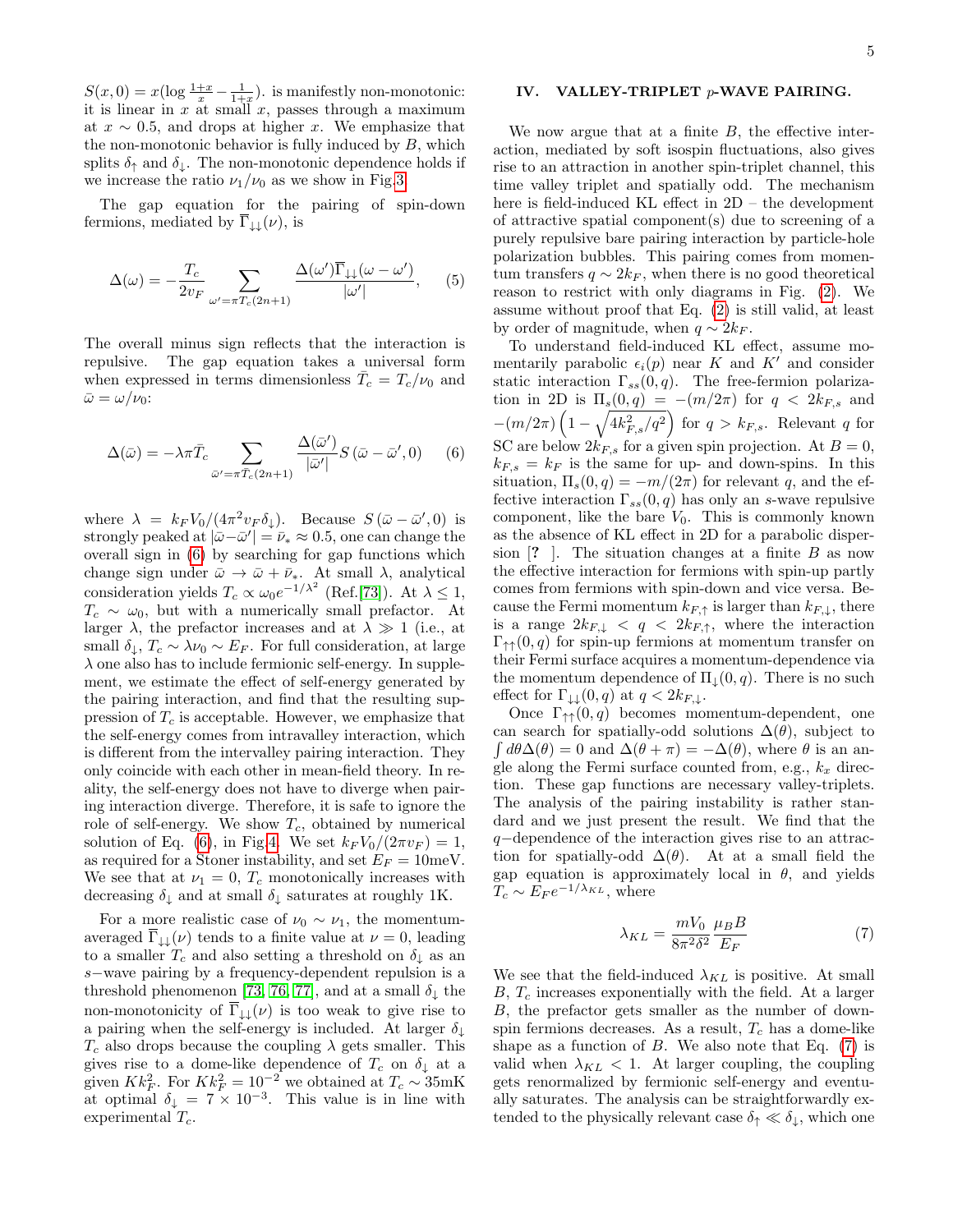can model by non-equal DOS for up and down spins. We found that Eq. [\(7\)](#page-4-1) holds, but  $\delta^2$  in (7) has to be replaced by  $\delta^2_{\downarrow}$ . One can also move away from parabolic dispersion and include the q-dependence of  $\Pi(0, q)$  at  $q < 2k_F$ . Similarly to valley-singlet case, this will (i) decrease  $T_c$  and (ii) set a finite threshold on a field as field-induced attraction has to compete with a repulsive bare interaction in valley-triplet channel. As a result,  $T_c$  as a function of B displays a dome-like behavior above a finite threshold, much like for valley-singlet s−wave pairing.

# V. RELATION TO EXPERIMENTS

We now discuss several items related to experiments. First, in our analysis, particularly of valley-singlet SC, we assumed that isospin order sets up first for spin-up fermions. To see that our understanding of the phase transition is correct, below we calculate the slope of the phase boundary, and comparing it with experiment. According to our model, instability happens only in majority spin. Therefore, at the phase transition, the density of carriers in the majority spin is a fixed value, while the density of carrier in minority spin depends on B field. Specifically, we expect that the phase transition shifts towards lower total carrier density under increasing B. The shift of carrier density is linear in magnetic field:

<span id="page-5-4"></span>
$$
\frac{dn_*}{dB} = 2\mu_B \nu_0,\tag{8}
$$

where  $n_*$  is the total carrier density at the phase boundary,  $\mu_B$  is the Bohr magneton,  $\nu_0$  is the density of states per isospin, the factor of 2 arises from  $K/K'$  valley degeneracy. Plugging in the value of the density of states obtained numerically in Ref.[\[23\]](#page-6-11), we find the slope is  $\frac{dn_*}{dB} = 5 \times 10^{-4}$  nm<sup>-2</sup>meV<sup>-1</sup>, which matches the slope extracted from Fig[.1c](#page-1-0)).

Second, the two pairing scenarios that we discussed yield dome-shaped  $T_c(B)$  with a threshold on B, but differ in which spin components pair: valley-singlet pairing involves spins opposite to the field, while valley-triplet pairing involves spins along the field. One way to test

which spin components are involved in SC is to measure the DC voltage drop when injecting a spin-polarized current into the system. If we inject electrons from a ferromagnetic material which is polarized by the same in-plane magnetic field as in the BLG, then our theory predicts that for valley-singlet pairing this spin-polarized current should give a finite DC voltage drop even  $T_c$  because the SC only occurs in the Fermi sea of the opposite spin polarization, while for valley-triplet pairing a DC voltage drop should disappear below  $T_c$ .

Third, valley-singlet pairing arises from smallmomentum part scattering, and should be sensitive to screening. When a metallic gate is brought closer to the sample, the Coulomb interaction will be suppressed. As a result, the width (in terms of density) of the SC phase should narrow when a proximal metal gate is applied, because the same value of  $T_c$  can be achieved only by getting closer to the phase boundary. For valley-triplet pairing, this effect is smaller as the pairing is not confined to small-momentum scattering.

Finally, can the quantum-critical mode contribute to resistivity through carrier scattering by thermal fluctuations? This may seem plausible at a first glance, yet in our scenario a strong effective interaction, mediated by a soft boson, holds for small momentum transfers  $q \ll k_F$ due to the proximity to the  $q = 0$  isospin order. As a result, despite thermal fluctuations being strong, forward scattering does not produce a relaxation of current and thus does not contribute to resistivity [\[78\]](#page-7-20). This is in line with the experiment where  $T$  dependence of resistivity shows no signature of critical fluctuations near the phase transition[\[23\]](#page-6-11).

We therefore conclude that all the unique aspects of the observed superconductivity are successfully explained by the attraction-from-repulsion-based pairing scenario. Furthermore, this mechanism is 'natural' as it arises from the strong electron-electron interactions that drive the adjacent isospin-polarized electron orders. As such, it constitutes a unique verifiable instance of exotic pairing. Supported by experiments, it sheds light on the origin of spin-triplet superconductivity in BBG and is applicable to a variety of other systems of interest.

- <span id="page-5-0"></span>[1] R. Bistritzer and A. H. MacDonald, Proceedings of the National Academy of Sciences **108**, 12233 (2011), ISSN 0027-8424, https://www.pnas.org/content/108/30/12233.full.pdf, URL <https://www.pnas.org/content/108/30/12233>.
- [2] Y. Cao, V. Fatemi, S. Fang, K. Watanabe, T. Taniguchi, E. Kaxiras, and P. Jarillo-Herrero, Nature 556, 43–50 (2018), ISSN 1476-4687, URL [http://dx.doi.org/10.](http://dx.doi.org/10.1038/nature26160) [1038/nature26160](http://dx.doi.org/10.1038/nature26160).
- [3] X. Lu, P. Stepanov, W. Yang, M. Xie, M. A. Aamir, I. Das, C. Urgell, K. Watanabe, T. Taniguchi, G. Zhang, et al., Nature 574, 653 (2019).
- [4] E. Y. Andrei and A. H. MacDonald, Nature materials

19, 1265 (2020).

- <span id="page-5-2"></span>[5] Y. Saito, J. Ge, K. Watanabe, T. Taniguchi, and A. F. Young, Nature Physics 16, 926 (2020).
- <span id="page-5-3"></span>[6] H. Polshyn, M. Yankowitz, S. Chen, Y. Zhang, K. Watanabe, T. Taniguchi, C. R. Dean, and A. F. Young, Nature Physics 15, 1011 (2019).
- [7] M. Oh, K. P. Nuckolls, D. Wong, R. L. Lee, X. Liu, K. Watanabe, T. Taniguchi, and A. Yazdani, Nature 600, 240 (2021), URL [https://doi.org/10.1038%](https://doi.org/10.1038%2Fs41586-021-04121-x) [2Fs41586-021-04121-x](https://doi.org/10.1038%2Fs41586-021-04121-x).
- <span id="page-5-1"></span>[8] Y. Cao, D. Rodan-Legrain, J. M. Park, N. F. Q. Yuan, K. Watanabe, T. Taniguchi, R. M. Fernandes, L. Fu, and P. Jarillo-Herrero, Science 372, 264 (2021), URL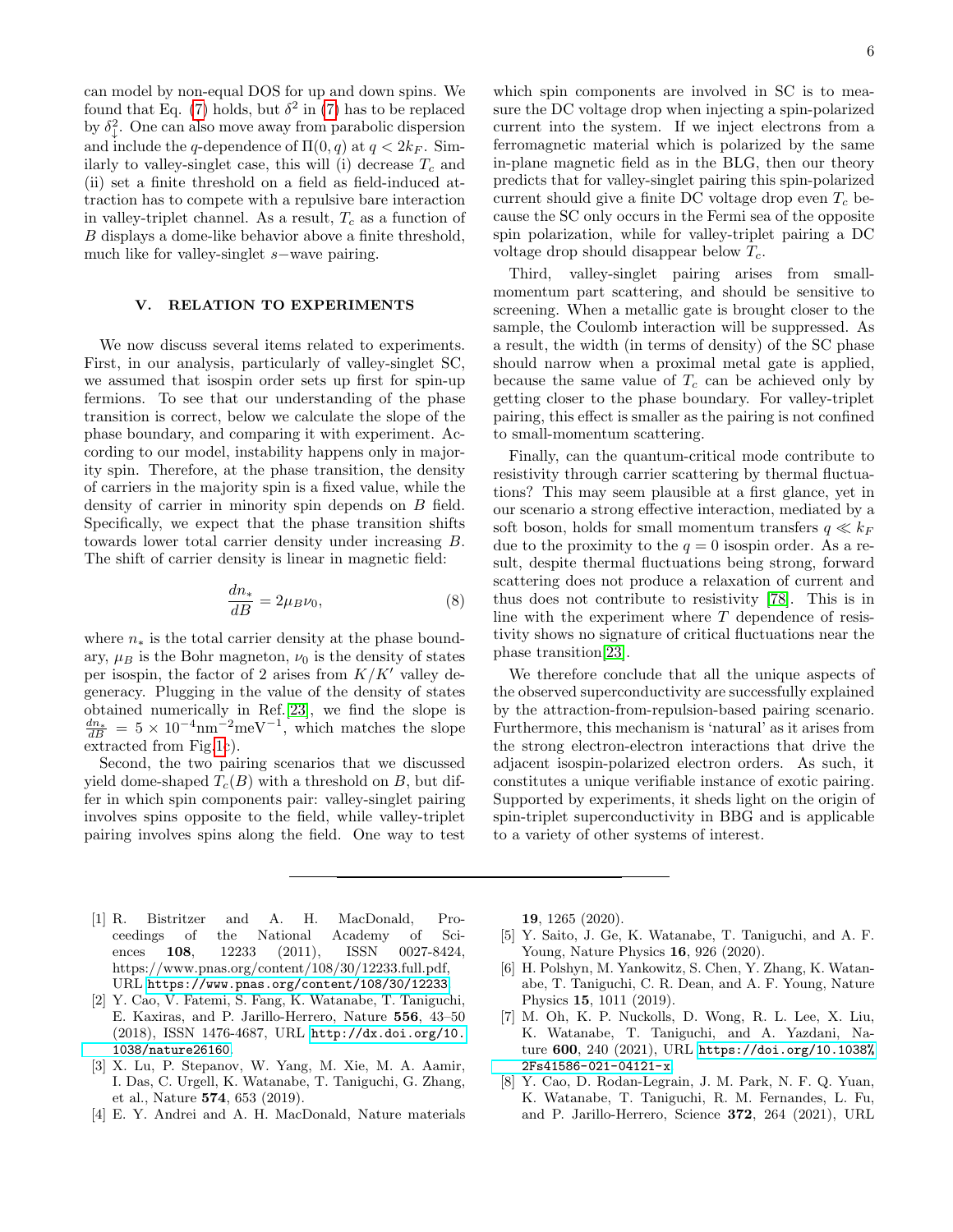<https://doi.org/10.1126%2Fscience.abc2836>.

- <span id="page-6-0"></span>[9] A. Jaoui, I. Das, G. Di Battista, J. Díez-Mérida, X. Lu, K. Watanabe, T. Taniguchi, H. Ishizuka, L. Levitov, and D. K. Efetov, Nature Physics pp. 1–6 (2022).
- <span id="page-6-1"></span>[10] Y.-Z. You and A. Vishwanath, npj Quantum Materials 4, 1 (2019).
- [11] V. Kozii, H. Isobe, J. W. F. Venderbos, and L. Fu, Phys. Rev. B 99, 144507 (2019), URL [https://link.aps.org/](https://link.aps.org/doi/10.1103/PhysRevB.99.144507) [doi/10.1103/PhysRevB.99.144507](https://link.aps.org/doi/10.1103/PhysRevB.99.144507).
- [12] D. V. Chichinadze, L. Classen, and A. V. Chubukov, Phys. Rev. B 101, 224513 (2020), URL [https://link.](https://link.aps.org/doi/10.1103/PhysRevB.101.224513) [aps.org/doi/10.1103/PhysRevB.101.224513](https://link.aps.org/doi/10.1103/PhysRevB.101.224513).
- <span id="page-6-2"></span>[13] E. Khalaf, S. Chatterjee, N. Bultinck, M. P. Zaletel, and A. Vishwanath, Science advances 7, eabf5299 (2021).
- <span id="page-6-3"></span>[14] Y. Saito, J. Ge, K. Watanabe, T. Taniguchi, and A. F. Young, arXiv preprint arXiv:1911.13302 (2019).
- <span id="page-6-4"></span>[15] P. Stepanov, I. Das, X. Lu, A. Fahimniya, K. Watanabe, T. Taniguchi, F. H. Koppens, J. Lischner, L. Levitov, and D. K. Efetov, Nature 583, 375 (2020).
- <span id="page-6-5"></span>[16] F. Wu, A. H. MacDonald, and I. Martin, Phys. Rev. Lett. 121, 257001 (2018), URL [https://link.aps.org/doi/](https://link.aps.org/doi/10.1103/PhysRevLett.121.257001) [10.1103/PhysRevLett.121.257001](https://link.aps.org/doi/10.1103/PhysRevLett.121.257001).
- [17] B. Lian, Z. Wang, and B. A. Bernevig, Phys. Rev. Lett. 122, 257002 (2019), URL [https://link.aps.org/doi/](https://link.aps.org/doi/10.1103/PhysRevLett.122.257002) [10.1103/PhysRevLett.122.257002](https://link.aps.org/doi/10.1103/PhysRevLett.122.257002).
- <span id="page-6-6"></span>[18] F. Wu, E. Hwang, and S. Das Sarma, Phys. Rev. B 99, 165112 (2019), URL [https://link.aps.org/doi/](https://link.aps.org/doi/10.1103/PhysRevB.99.165112) [10.1103/PhysRevB.99.165112](https://link.aps.org/doi/10.1103/PhysRevB.99.165112).
- <span id="page-6-7"></span>[19] X. Liu, Z. Wang, K. Watanabe, T. Taniguchi, O. Vafek, and J. Li, Science 371, 1261 (2021).
- <span id="page-6-8"></span>[20] G. Tarnopolsky, A. J. Kruchkov, and A. Vishwanath, Phys. Rev. Lett. 122, 106405 (2019), URL [https://](https://link.aps.org/doi/10.1103/PhysRevLett.122.106405) [link.aps.org/doi/10.1103/PhysRevLett.122.106405](https://link.aps.org/doi/10.1103/PhysRevLett.122.106405).
- <span id="page-6-9"></span>[21] H. Zhou, T. Xie, A. Ghazaryan, T. Holder, J. R. Ehrets, E. M. Spanton, T. Taniguchi, K. Watanabe, E. Berg, M. Serbyn, et al., Nature 598, 429–433 (2021), ISSN 1476-4687, URL [http://dx.doi.org/10.](http://dx.doi.org/10.1038/s41586-021-03938-w) [1038/s41586-021-03938-w](http://dx.doi.org/10.1038/s41586-021-03938-w).
- <span id="page-6-10"></span>[22] H. Zhou, T. Xie, T. Taniguchi, K. Watanabe, and A. F. Young, Nature 598, 434 (2021).
- <span id="page-6-11"></span>[23] H. Zhou, Y. Saito, L. Cohen, W. Huynh, C. L. Patterson, F. Yang, T. Taniguchi, K. Watanabe, and A. F. Young, arXiv preprint arXiv:2110.11317 (2021).
- <span id="page-6-12"></span>[24] S. C. de la Barrera, S. Aronson, Z. Zheng, K. Watanabe, T. Taniguchi, Q. Ma, P. Jarillo-Herrero, and R. Ashoori, arXiv preprint arXiv:2110.13907 (2021).
- <span id="page-6-13"></span>[25] E. McCann and M. Koshino, Reports on Progress in Physics 76, 056503 (2013), URL [https://doi.org/10.](https://doi.org/10.1088/0034-4885/76/5/056503) [1088/0034-4885/76/5/056503](https://doi.org/10.1088/0034-4885/76/5/056503).
- <span id="page-6-14"></span>[26] E. McCann and V. I. Fal'ko, Phys. Rev. Lett. 96, 086805 (2006), URL [https://link.aps.org/doi/10.](https://link.aps.org/doi/10.1103/PhysRevLett.96.086805) [1103/PhysRevLett.96.086805](https://link.aps.org/doi/10.1103/PhysRevLett.96.086805).
- <span id="page-6-15"></span>[27] R. Nandkishore and L. Levitov, Phys. Rev. Lett. 104, 156803 (2010), URL [https://link.aps.org/doi/10.](https://link.aps.org/doi/10.1103/PhysRevLett.104.156803) [1103/PhysRevLett.104.156803](https://link.aps.org/doi/10.1103/PhysRevLett.104.156803).
- [28] R. Nandkishore and L. Levitov, Phys. Rev. B 82, 115124 (2010), URL [https://link.aps.org/doi/10.](https://link.aps.org/doi/10.1103/PhysRevB.82.115124) [1103/PhysRevB.82.115124](https://link.aps.org/doi/10.1103/PhysRevB.82.115124).
- [29] O. Vafek and K. Yang, Phys. Rev. B 81, 041401 (2010), URL [https://link.aps.org/doi/10.1103/PhysRevB.](https://link.aps.org/doi/10.1103/PhysRevB.81.041401) [81.041401](https://link.aps.org/doi/10.1103/PhysRevB.81.041401).
- [30] J. Jung, F. Zhang, and A. H. MacDonald, Phys. Rev. B 83, 115408 (2011), URL [https://link.aps.org/doi/](https://link.aps.org/doi/10.1103/PhysRevB.83.115408) [10.1103/PhysRevB.83.115408](https://link.aps.org/doi/10.1103/PhysRevB.83.115408).
- [31] A. H. MacDonald, J. Jung, and F. Zhang, Physica Scripta 2012, 014012 (2012).
- [32] F. Zhang and A. H. MacDonald, Phys. Rev. Lett. 108, 186804 (2012), URL [https://link.aps.org/doi/](https://link.aps.org/doi/10.1103/PhysRevLett.108.186804) [10.1103/PhysRevLett.108.186804](https://link.aps.org/doi/10.1103/PhysRevLett.108.186804).
- [33] V. Cvetkovic, R. E. Throckmorton, and O. Vafek, Phys. Rev. B 86, 075467 (2012), URL [https://link.aps.org/](https://link.aps.org/doi/10.1103/PhysRevB.86.075467) [doi/10.1103/PhysRevB.86.075467](https://link.aps.org/doi/10.1103/PhysRevB.86.075467).
- [34] R. E. Throckmorton and S. Das Sarma, Phys. Rev. B 90, 205407 (2014), URL [https://link.aps.org/doi/](https://link.aps.org/doi/10.1103/PhysRevB.90.205407) [10.1103/PhysRevB.90.205407](https://link.aps.org/doi/10.1103/PhysRevB.90.205407).
- [35] H. Min, G. Borghi, M. Polini, and A. H. MacDonald, Phys. Rev. B 77, 041407 (2008), URL [https://link.](https://link.aps.org/doi/10.1103/PhysRevB.77.041407) [aps.org/doi/10.1103/PhysRevB.77.041407](https://link.aps.org/doi/10.1103/PhysRevB.77.041407).
- <span id="page-6-16"></span>[36] J. Nilsson, A. H. Castro Neto, N. M. R. Peres, and F. Guinea, Phys. Rev. B 73, 214418 (2006), URL [https:](https://link.aps.org/doi/10.1103/PhysRevB.73.214418) [//link.aps.org/doi/10.1103/PhysRevB.73.214418](https://link.aps.org/doi/10.1103/PhysRevB.73.214418).
- <span id="page-6-17"></span>[37] J. Martin, B. E. Feldman, R. T. Weitz, M. T. Allen, and A. Yacoby, Phys. Rev. Lett. 105, 256806 (2010), URL [https://link.aps.org/doi/10.](https://link.aps.org/doi/10.1103/PhysRevLett.105.256806) [1103/PhysRevLett.105.256806](https://link.aps.org/doi/10.1103/PhysRevLett.105.256806).
- [38] R. T. Weitz, M. T. Allen, B. E. Feldman, J. Martin, and A. Yacoby, Science 330, 812 (2010).
- [39] A. S. Mayorov, D. C. Elias, M. Mucha-Kruczynski, R. V. Gorbachev, T. Tudorovskiy, A. Zhukov, S. V. Morozov, M. I. Katsnelson, null null, A. K. Geim, et al., Science 333, 860 (2011), https://www.science.org/doi/pdf/10.1126/science.1208683, URL [https://www.science.org/doi/abs/10.1126/](https://www.science.org/doi/abs/10.1126/science.1208683) [science.1208683](https://www.science.org/doi/abs/10.1126/science.1208683).
- [40] A. Veligura, H. J. van Elferen, N. Tombros, J. C. Maan, U. Zeitler, and B. J. van Wees, Phys. Rev. B 85, 155412 (2012), URL [https://link.aps.org/doi/](https://link.aps.org/doi/10.1103/PhysRevB.85.155412) [10.1103/PhysRevB.85.155412](https://link.aps.org/doi/10.1103/PhysRevB.85.155412).
- [41] J. Velasco, L. Jing, W. Bao, Y. Lee, P. Kratz, V. Aji, M. Bockrath, C. Lau, C. Varma, R. Stillwell, et al., Nature nanotechnology 7, 156 (2012).
- [42] W. Bao, J. Velasco, F. Zhang, L. Jing, B. Standley, D. Smirnov, M. Bockrath, A. H. MacDonald, and C. N. Lau, Proceedings of the National Academy of Sciences 109, 10802 (2012), https://www.pnas.org/doi/pdf/10.1073/pnas.1205978109, URL [https://www.pnas.org/doi/abs/10.1073/pnas.](https://www.pnas.org/doi/abs/10.1073/pnas.1205978109) [1205978109](https://www.pnas.org/doi/abs/10.1073/pnas.1205978109).
- <span id="page-6-18"></span>[43] F. Freitag, J. Trbovic, M. Weiss, and C. Schönenberger, Phys. Rev. Lett. 108, 076602 (2012), URL [https://](https://link.aps.org/doi/10.1103/PhysRevLett.108.076602) [link.aps.org/doi/10.1103/PhysRevLett.108.076602](https://link.aps.org/doi/10.1103/PhysRevLett.108.076602).
- <span id="page-6-19"></span>[44] A. M. Seiler, F. R. Geisenhof, F. Winterer, K. Watanabe, T. Taniguchi, T. Xu, F. Zhang, and R. T. Weitz, arXiv preprint arXiv:2111.06413 (2021).
- <span id="page-6-20"></span>[45] E. McCann, Phys. Rev. B **74**, 161403 (2006), URL [https://link.aps.org/doi/10.1103/PhysRevB.](https://link.aps.org/doi/10.1103/PhysRevB.74.161403) [74.161403](https://link.aps.org/doi/10.1103/PhysRevB.74.161403).
- <span id="page-6-21"></span>[46] Y. Saito, F. Yang, J. Ge, X. Liu, T. Taniguchi, K. Watanabe, J. Li, E. Berg, and A. F. Young, Nature 592, 220 (2021).
- [47] U. Zondiner, A. Rozen, D. Rodan-Legrain, Y. Cao, R. Queiroz, T. Taniguchi, K. Watanabe, Y. Oreg, F. von Oppen, A. Stern, et al., Nature 582, 203 (2020).
- [48] A. Rozen, J. M. Park, U. Zondiner, Y. Cao, D. Rodan-Legrain, T. Taniguchi, K. Watanabe, Y. Oreg, A. Stern, E. Berg, et al., Nature 592, 214 (2021).
- [49] Y. Choi, H. Kim, Y. Peng, A. Thomson, C. Lewandowski, R. Polski, Y. Zhang, H. S. Arora, K. Watanabe,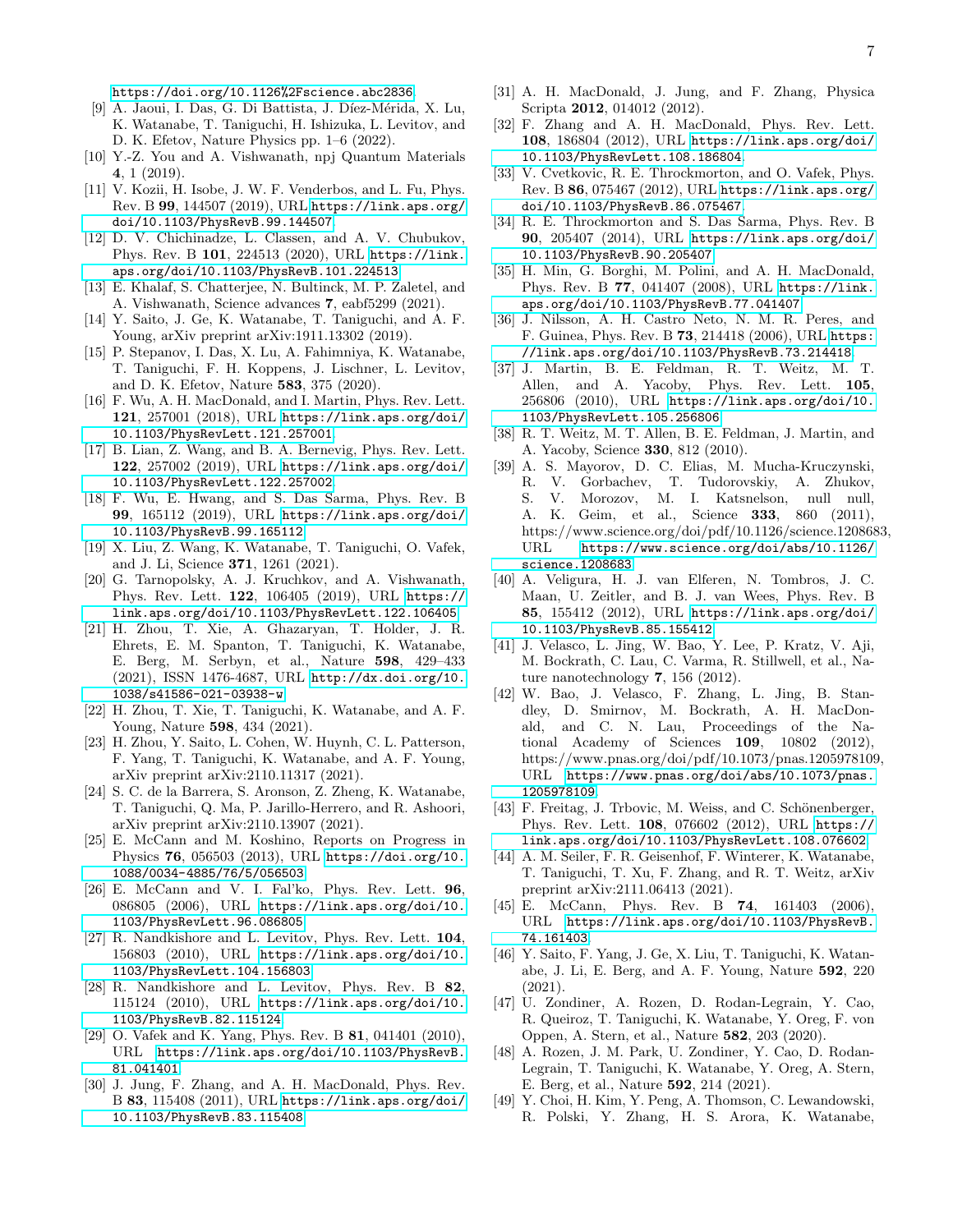T. Taniguchi, et al., Nature 589, 536 (2021).

- <span id="page-7-0"></span>[50] A. T. Pierce, Y. Xie, J. M. Park, E. Khalaf, S. H. Lee, Y. Cao, D. E. Parker, P. R. Forrester, S. Chen, K. Watanabe, et al., Nature Physics 17, 1210 (2021).
- <span id="page-7-1"></span>[51] J. Jung, M. Polini, and A. H. MacDonald, Phys. Rev. B 91, 155423 (2015), URL [https://link.aps.org/doi/](https://link.aps.org/doi/10.1103/PhysRevB.91.155423) [10.1103/PhysRevB.91.155423](https://link.aps.org/doi/10.1103/PhysRevB.91.155423).
- <span id="page-7-2"></span>[52] Z. Dong, M. Davydova, M. Ogunnaike, and L. Levitov, arXiv preprint arXiv:2110.15254 (2021).
- <span id="page-7-3"></span>[53] A. Ghazaryan, T. Holder, M. Serbyn, and E. Berg, Phys. Rev. Lett. 127, 247001 (2021), URL [https://link.aps.](https://link.aps.org/doi/10.1103/PhysRevLett.127.247001) [org/doi/10.1103/PhysRevLett.127.247001](https://link.aps.org/doi/10.1103/PhysRevLett.127.247001).
- [54] S. Chatterjee, T. Wang, E. Berg, and M. P. Zaletel, arXiv preprint arXiv:2109.00002 (2021).
- <span id="page-7-4"></span>[55] Y.-Z. You and A. Vishwanath, Phys. Rev. B 105, 134524 (2022), URL [https://link.aps.org/doi/10.](https://link.aps.org/doi/10.1103/PhysRevB.105.134524) [1103/PhysRevB.105.134524](https://link.aps.org/doi/10.1103/PhysRevB.105.134524).
- <span id="page-7-5"></span>[56] Y.-Z. Chou, F. Wu, J. D. Sau, and S. Das Sarma, Phys. Rev. B 105, L100503 (2022), URL [https://link.aps.](https://link.aps.org/doi/10.1103/PhysRevB.105.L100503) [org/doi/10.1103/PhysRevB.105.L100503](https://link.aps.org/doi/10.1103/PhysRevB.105.L100503).
- <span id="page-7-6"></span>[57] A. Klein, A. V. Chubukov, Y. Schattner, and E. Berg, Phys. Rev. X 10, 031053 (2020), URL [https://link.](https://link.aps.org/doi/10.1103/PhysRevX.10.031053) [aps.org/doi/10.1103/PhysRevX.10.031053](https://link.aps.org/doi/10.1103/PhysRevX.10.031053).
- [58] V. Oganesyan, S. A. Kivelson, and E. Fradkin, Phys. Rev. B 64, 195109 (2001), URL [https://link.aps.org/doi/](https://link.aps.org/doi/10.1103/PhysRevB.64.195109) [10.1103/PhysRevB.64.195109](https://link.aps.org/doi/10.1103/PhysRevB.64.195109).
- <span id="page-7-16"></span>[59] S. Lederer, Y. Schattner, E. Berg, and S. A. Kivelson, Phys. Rev. Lett. 114, 097001 (2015), URL [https://](https://link.aps.org/doi/10.1103/PhysRevLett.114.097001) [link.aps.org/doi/10.1103/PhysRevLett.114.097001](https://link.aps.org/doi/10.1103/PhysRevLett.114.097001).
- [60] A.-M. Tremblay, Emergent Phenomena in Correlated Matter Modeling and Simulation 3 (2013).
- [61] A. V. Chubukov, A. Abanov, Y. Wang, and Y.-M. Wu, Annals of Physics p. 168142 (2020), ISSN 0003- 4916, URL [http://www.sciencedirect.com/science/](http://www.sciencedirect.com/science/article/pii/S0003491620300750) [article/pii/S0003491620300750](http://www.sciencedirect.com/science/article/pii/S0003491620300750).
- [62] E. Berg, S. Lederer, Y. Schattner, and S. Trebst, Annual Review of Condensed Matter Physics 10, 63 (2019), URL [https://doi.org/10.1146/](https://doi.org/10.1146/annurev-conmatphys-031218-013339) [annurev-conmatphys-031218-013339](https://doi.org/10.1146/annurev-conmatphys-031218-013339).
- [63] S.-S. Lee, Annual Review of Condensed Matter Physics 9, 227 (2018), URL [https://doi.org/10.1146/](https://doi.org/10.1146/annurev-conmatphys-031016-025531) [annurev-conmatphys-031016-025531](https://doi.org/10.1146/annurev-conmatphys-031016-025531).
- <span id="page-7-7"></span>[64] K. B. Efetov, H. Meier, and C. Pepin, Nature Physics 9, 442 (2013).
- <span id="page-7-8"></span>[65] I. I. Mazin, D. J. Singh, M. D. Johannes, and M. H. Du, Phys. Rev. Lett. 101, 057003 (2008), URL [https://](https://link.aps.org/doi/10.1103/PhysRevLett.101.057003) [link.aps.org/doi/10.1103/PhysRevLett.101.057003](https://link.aps.org/doi/10.1103/PhysRevLett.101.057003).
- <span id="page-7-9"></span>[66] I. Mazin and J. Schmalian, Physica C: Superconductivity 469, 614 (2009), ISSN 0921-4534, superconductivity in Iron-Pnictides, URL [https://www.sciencedirect.com/](https://www.sciencedirect.com/science/article/pii/S0921453409001002) [science/article/pii/S0921453409001002](https://www.sciencedirect.com/science/article/pii/S0921453409001002).
- <span id="page-7-10"></span>[67] D. J. Scalapino, J. R. Schrieffer, and J. W. Wilkins, Phys. Rev. 148, 263 (1966), URL [https://link.aps.org/doi/](https://link.aps.org/doi/10.1103/PhysRev.148.263) [10.1103/PhysRev.148.263](https://link.aps.org/doi/10.1103/PhysRev.148.263).
- <span id="page-7-11"></span>[68] Supplemental material [url will be inserted by publisher].
- <span id="page-7-12"></span>[69] P. Morel and P. W. Anderson, Phys. Rev. 125, 1263 (1962), URL [https://link.aps.org/doi/10.](https://link.aps.org/doi/10.1103/PhysRev.125.1263) [1103/PhysRev.125.1263](https://link.aps.org/doi/10.1103/PhysRev.125.1263).
- [70] W. L. McMillan, Phys. Rev. 167, 331 (1968), URL [https://link.aps.org/doi/10.1103/PhysRev.167.](https://link.aps.org/doi/10.1103/PhysRev.167.331) [331](https://link.aps.org/doi/10.1103/PhysRev.167.331).
- [71] N. N. Bogoljubov, V. V. Tolmachov, and D. V.  $\text{Sirkov},$  Fortschritte der Physik 6, 605 (1958), https://onlinelibrary.wiley.com/doi/pdf/10.1002/prop.19580065th02, which contain bubbles with  $q_+$  (see Ref.[\[79\]](#page-7-21) for

URL [https://onlinelibrary.wiley.com/doi/abs/10.](https://onlinelibrary.wiley.com/doi/abs/10.1002/prop.19580061102) [1002/prop.19580061102](https://onlinelibrary.wiley.com/doi/abs/10.1002/prop.19580061102).

- <span id="page-7-17"></span>[72] P. Coleman, Introduction to Many-Body Physics (Cambridge University Press, 2015), ISBN 9781139020916, URL <https://doi.org/10.1017/cbo9781139020916>.
- <span id="page-7-13"></span>[73] A. Chubukov, N. V. Prokof'ev, and B. V. Svistunov, Phys. Rev. B 100, 064513 (2019), URL [https://link.](https://link.aps.org/doi/10.1103/PhysRevB.100.064513) [aps.org/doi/10.1103/PhysRevB.100.064513](https://link.aps.org/doi/10.1103/PhysRevB.100.064513).
- <span id="page-7-14"></span>[74] W. Kohn and J. M. Luttinger, Phys. Rev. Lett. 15, 524 (1965), URL [https://link.aps.org/doi/10.1103/](https://link.aps.org/doi/10.1103/PhysRevLett.15.524) [PhysRevLett.15.524](https://link.aps.org/doi/10.1103/PhysRevLett.15.524).
- <span id="page-7-15"></span>[75] N. E. Bonesteel, I. A. McDonald, and C. Nayak, Phys. Rev. Lett. 77, 3009 (1996), URL [https://link.aps.](https://link.aps.org/doi/10.1103/PhysRevLett.77.3009) [org/doi/10.1103/PhysRevLett.77.3009](https://link.aps.org/doi/10.1103/PhysRevLett.77.3009).
- <span id="page-7-18"></span>[76] J. Ruhman and P. A. Lee, Phys. Rev. B 94, 224515 (2016), URL [https://link.aps.org/doi/10.](https://link.aps.org/doi/10.1103/PhysRevB.94.224515) [1103/PhysRevB.94.224515](https://link.aps.org/doi/10.1103/PhysRevB.94.224515).
- <span id="page-7-19"></span>[77] D. Pimenov and A. V. Chubukov, npj Quantum Materials 7, 1 (2022).
- <span id="page-7-20"></span>[78] D. L. Maslov, V. I. Yudson, and A. V. Chubukov, Phys. Rev. Lett. 106, 106403 (2011), URL [https://link.aps.](https://link.aps.org/doi/10.1103/PhysRevLett.106.106403) [org/doi/10.1103/PhysRevLett.106.106403](https://link.aps.org/doi/10.1103/PhysRevLett.106.106403).
- <span id="page-7-21"></span>[79] A. V. Chubukov and P. Wölfle, Phys. Rev. B  $89$ , 045108 (2014), URL [https://link.aps.org/doi/10.](https://link.aps.org/doi/10.1103/PhysRevB.89.045108) [1103/PhysRevB.89.045108](https://link.aps.org/doi/10.1103/PhysRevB.89.045108).

### Appendix A: Diagrammatic derivation of the effective interaction.

It is instructive to analyze how the diagrammatic series, which we use to obtain the effective pairing interaction  $\Gamma_{ss}(\nu, q)$ , emerge in order-by-order expansion in  $V_0$ .

By general rules, the vertex function  $\Gamma_{ss'}(\nu, q)$  is the fully dressed antisymmetrized interaction, irreducible in a particular channel. For pairing we need irreducible interaction between fermions with momenta  $(k, -k; p, -p)$ . The specifics of our case is that (i) pairing involves one fermion near  $K$  and one near  $K'$ , and (ii) the scattering from  $K$  to  $K'$  is weak in graphene and can be neglected. One can check that in this situation the contributions to  $\Gamma_{ss}(\nu, q)$  from antisymmetrization vanish, and we can restrict with just dressed interaction  $V_0$ . As we are interested in pairing in a  $B$  field, we focus on the vertex function with equal spin projections,  $\Gamma_{ss}(\nu, q)$ .

To first order in  $V_0$  the vertex function is just a constant  $V_0$ . To second-order we have three topologically different sets of diagrams, shown in Fig[.5](#page-8-0) (they are often called KL diagrams). The diagrams of the first two sets (bubble and "wine glass" diagrams) are expressed via the polarization bubble at momenta  $q = (\mathbf{k} - \mathbf{p})$ , the last "exchange" diagram is expressed via the polarization bubble at momenta  $q_+ = \mathbf{k} + \mathbf{p}$ . We are primarily interested in the dressed interaction at small momentum transfer as we expect that this interaction gets enhanced near the onset of  $q = 0$  isospin order. Accordingly, at each order of expansion in  $V_0$  we will only use diagrams, which contain polarization bubbles with  $q$  and neglect di-